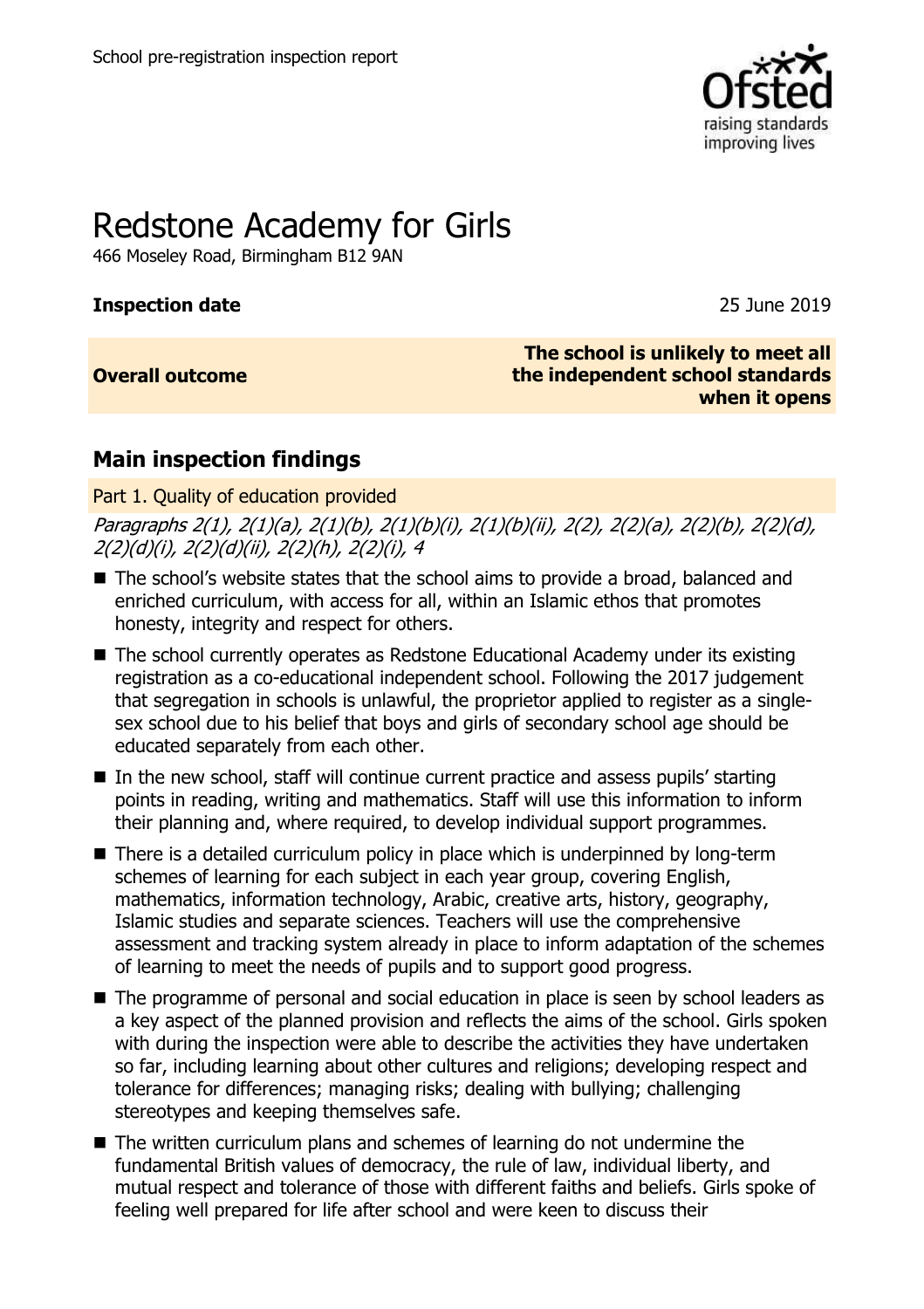

understanding of mutual respect for all and why that was so important in society.

# Paragraphs 2(2)(e), 2(2)(e)(i), 2(2)(e)(ii), 2(2)(e)(iii)

■ The school has a programme of careers advice and guidance, starting in Year 7, which includes visits to enterprise activities and careers fairs, as well as workexperience placements. Pupils were keen to talk about their next steps in education. All intended to go on to study A levels and most intended to go to university. Career choices were aspirational and included being a doctor, a psychologist, a community nurse and a teacher. The girls spoke of annual attendance at a careers festival as well as speakers coming to school and visits to post-16 colleges.

Paragraphs 3, 3(a), 3(b), 3(c), 3(d), 3(e), 3(f), 3(g), 3(h), 3(i), 3(j), 4

- The curriculum policy and schemes of learning set out how leaders intend to ensure that pupils acquire new knowledge and make good progress from their starting points. It includes the use of a range of resources and strategies to support learning and how additional support will be provided where needed. If implemented effectively in the new school, pupils will be well supported to apply intellectual, physical and creative effort and to develop the ability to think and learn for themselves.
- The behaviour policy provides staff with a clear approach to managing behaviour and fostering pupils' ability to take responsibility for their own actions.
- $\blacksquare$  The standards in this part are likely to be met.

# Part 2. Spiritual, moral, social and cultural development of pupils

Paragraphs 5, 5(a), 5(b), 5(b)(i), 5(b)(ii), 5(b)(iii), 5(b)(iv), 5(b)(v), 5(b)(vi), 5(b)(vii), 5(c), 5(d), 5(d)(i), 5(d)(ii), 5(d)(iii)

- The responsibility for meeting the requirements of this part rests on the proprietor. The proprietor publicly promotes his beliefs through online articles and sermons. These clearly evidence that he holds views that are contrary to fundamental British values and which undermine the legal obligations of the Equality Act 2010. For example, in March 2019 he sermonised that women should not leave the home without the permission of their husband or father, and that the ways of Western women are worse 'even than the beasts'.
- The headteacher has developed plans to promote pupils' spiritual, moral, social and cultural (SMSC) understanding and development through a three-pronged delivery model. This sets out how SMSC will be promoted across the curriculum, through assemblies and through their daily actions. Examples of activities undertaken by pupils to support this area of their development were all around the school in the form of displays, for instance showing photographs of visits to other countries, as well as in work seen in classrooms.
- Girls spoken with during the inspection were able to articulate their understanding of fundamental British values and what the term meant to them. They spoke about respect and tolerance of others, regardless of differences, and had a good understanding of how the law protects those with protected characteristics.
- The evidence shows that current practice in the school reflects the headteacher's appropriate planning for the development of pupils' spiritual, moral, social and cultural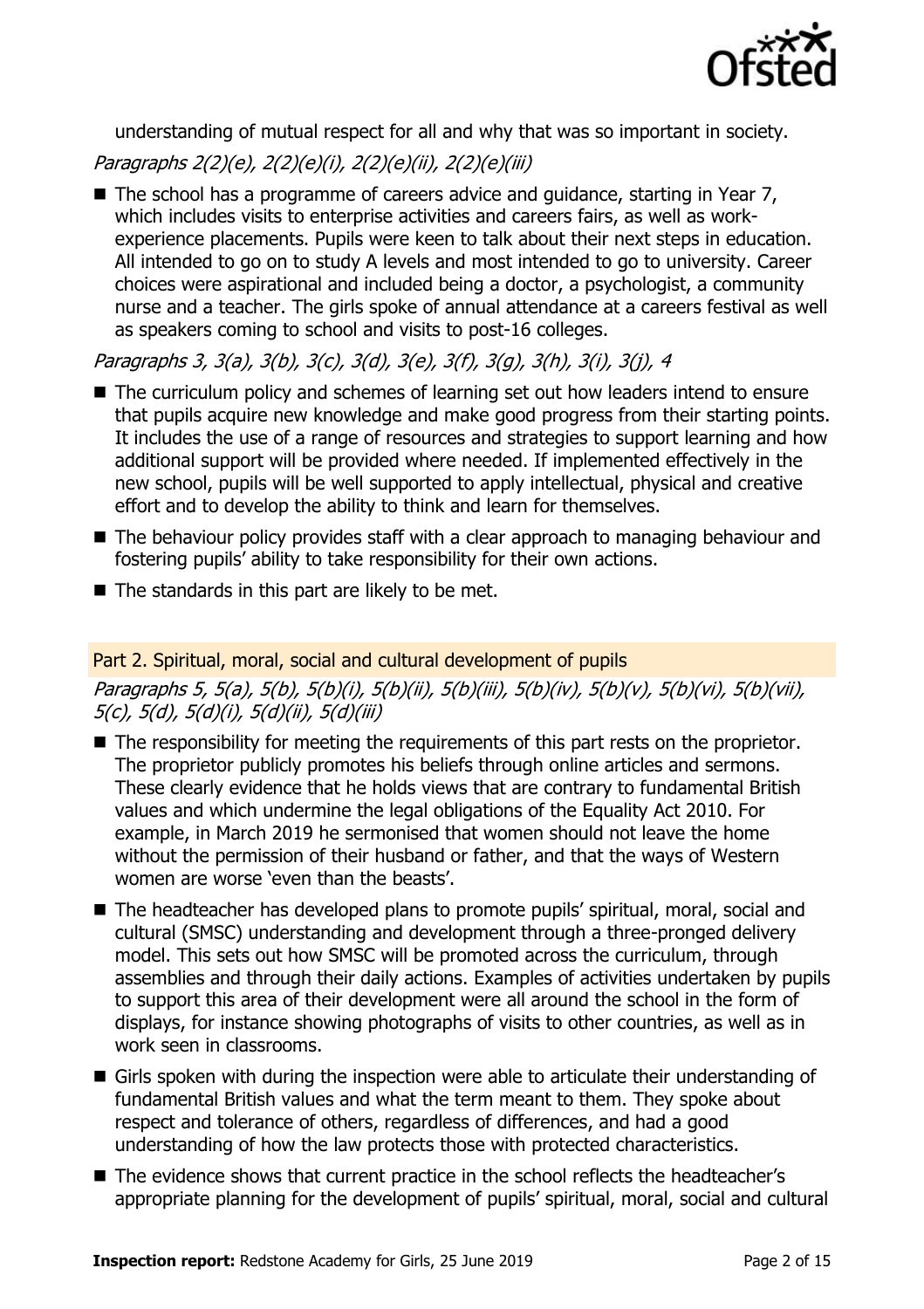

development. However, the publicly expressed views of the proprietor demonstrate that he is unable to meet the requirements expected by this part of the independent school standards and it is unclear how school leaders intend to safeguard pupils from these views.

 $\blacksquare$  The standards in this part are not likely to be met.

#### Part 3. Welfare, health and safety of pupils

# Paragraphs 7, 7(a), 7(b)

- School leaders do not have safeguards in place to protect pupils from the known views of the proprietor. The views held by the proprietor are well known, published widely and pupils are more able to access them as the proprietor is known to them. School leaders have not put safeguards in place to protect pupils from these partisan views, for example by explicitly countering them with opposing viewpoints. Therefore, leaders have not prioritised pupils' welfare.
- The school's safeguarding policy reflects the guidance in 'Keeping children safe in education', September 2018. The policy is shared with all staff, who demonstrate a good understanding of its contents and of the actions to be taken if a safeguarding concern arises. However, there is no evidence that the risks posed by the proprietor have been considered in this light by leaders. Staff training is up to date, at a level relevant to their roles, and there are regular updates throughout the year.
- $\blacksquare$  The requirements of these paragraphs are not likely to be met.

# Paragraphs 9, 9(a), 9(b), 9(c), 10, 14

- The school has policies for behaviour and bullying that are well understood by staff and pupils. Both these groups agreed that behaviour is good and that bullying is rare. A key stage 4 girl stated that there are very occasional 'minor feuds' between girls, but they never come to anything and are quickly acted upon by staff. The school's records bear this out.
- **Pupils are supervised appropriately at all times, both in class time and during breaks.**
- $\blacksquare$  The standards in these paragraphs are likely to be met.

# Paragraphs 11, 12, 13

- The proprietor has a comprehensive health and safety policy in place. This details all potential risks and checks to be made, all guidance and legislation to be met and how the school will do so. Roles and responsibilities are clearly identified.
- The proprietor has ensured compliance with the Regulatory Reform (Fire Safety) Order 2005. Weekly checks of equipment are undertaken, including alarms, fire doors, emergency lighting and escape routes.
- $\blacksquare$  The proprietor has drawn up an appropriate first-aid policy, which is already in effective use.
- $\blacksquare$  The standards in these paragraphs are likely to be met.

#### Paragraph 15

Attendance registers are maintained in line with the Education (Pupil Registration)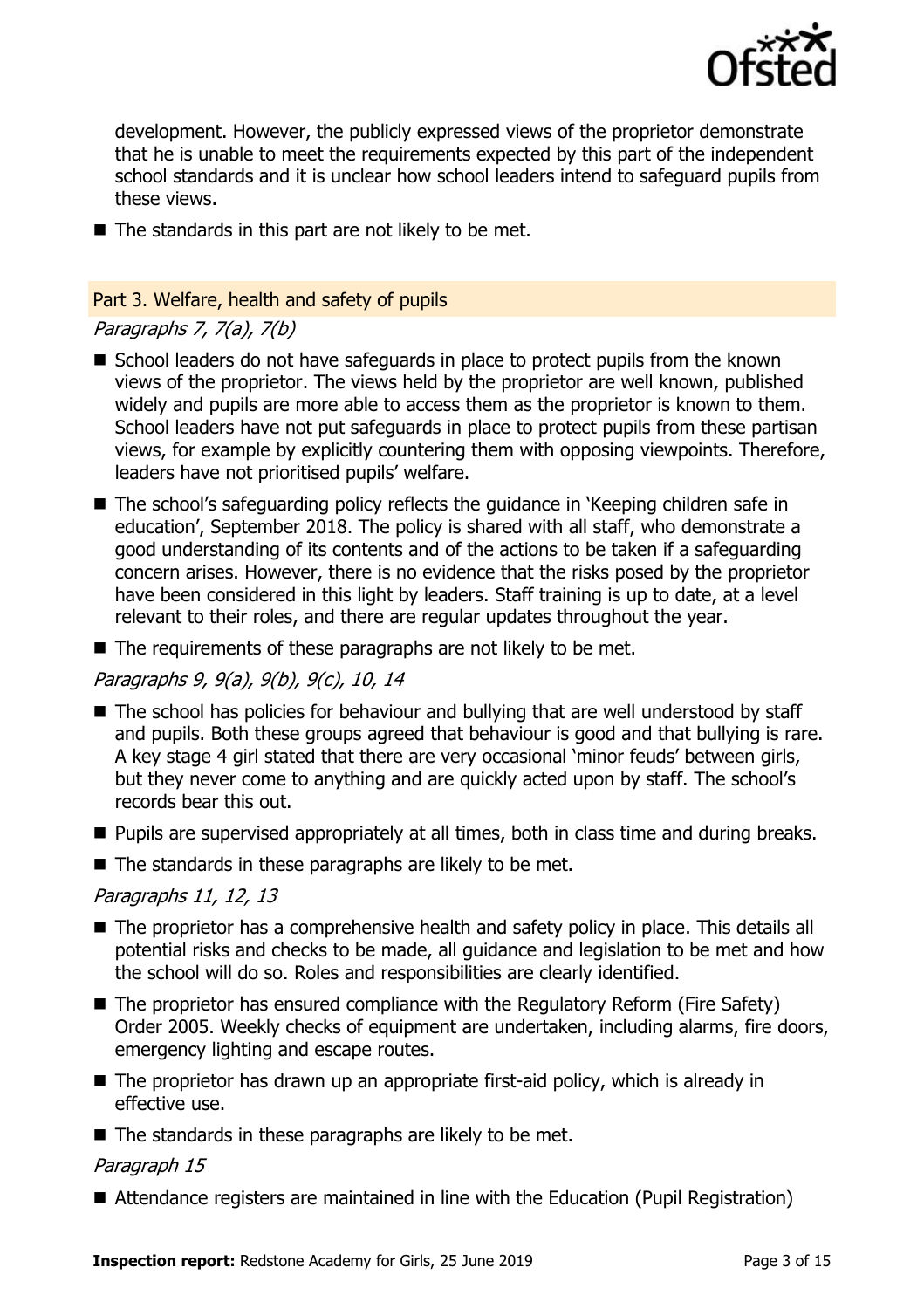

(England) Regulations 2006.

- An admissions register is incomplete because it does not include all necessary information. There is no facility to record the addresses of all parents if they live separately. In addition, the register does not currently record the address of previous schools, as required.
- The standards of this paragraph are not likely to be met.

Paragraphs 16, 16(a), 16(b)

- The proprietor has ensured that a policy is in place to promote and safeguard the welfare of pupils. However, it is not effective because school leaders have not considered how to protect pupils from the publicised views of the proprietor.
- $\blacksquare$  The standards in this part are unlikely to be met.

#### Part 4. Suitability of staff, supply staff, and proprietors

Paragraphs 18(2), 18(2)(a), 18(2)(b), 18(2)(c), 18(2)(c)(i), 18(2)(c)(ii), 18(2)(c)(iii), 18(2)(c)(iv), 18(2)(d), 18(2)(e), 18(3), 20(6), 20(6)(a), 20(6)(a)(i), 20(6)(a)(ii), 20(6)(b), 20(6)(b)(i), 20(6)(b)(ii), 20(6)(b)(iii), 20(6)(c)

■ The proprietor has ensured that all pre-employment checks have been completed in line with the statutory guidance.

Paragraphs 21(1), 21(2), 21(3), 21(3)(a), 21(3)(a)(i), 21(3)(a)(ii), 21(3)(a)(iii), 21(3)(a)(iv), 21(3)(a)(v), 21(3)(a)(vi), 21(3)(a)(vii), 21(3)(a)(viii), 21(3)(b), 21(4)

■ The proprietor has ensured that a single central record is in place. This records all pre-employment checks for staff as appropriate to their date of employment and is in line with statutory guidance.

Paragraphs 19(3), 21(5), 21(5)(a), 21(5)(a)(i), 21(5)(a)(ii), 21(5)(c), 21(6)

- The school does not intend to use any supply staff. However, leaders are aware of the checks to be made should this position change in the future.
- $\blacksquare$  The standards in this part that Ofsted inspects are likely to be met.

#### Part 5. Premises of and accommodation at schools

Paragraphs 23(1), 23(1)(a), 23(1)(b), 23(1)(c)

- The school has suitable toilet and washing facilities with separate toilets for staff and pupils. A disabled toilet is also available.
- A room has been allocated to provide suitable changing facilities for pupils before and after physical education or other similar activities. Showers are also available.
- $\blacksquare$  The standards in these paragraphs are likely to be met.

# Paragraphs 24(1), 24(1)(a), 24(1)(b), 24(2)

■ The medical room is not fit for purpose because it is shared with the boys' school.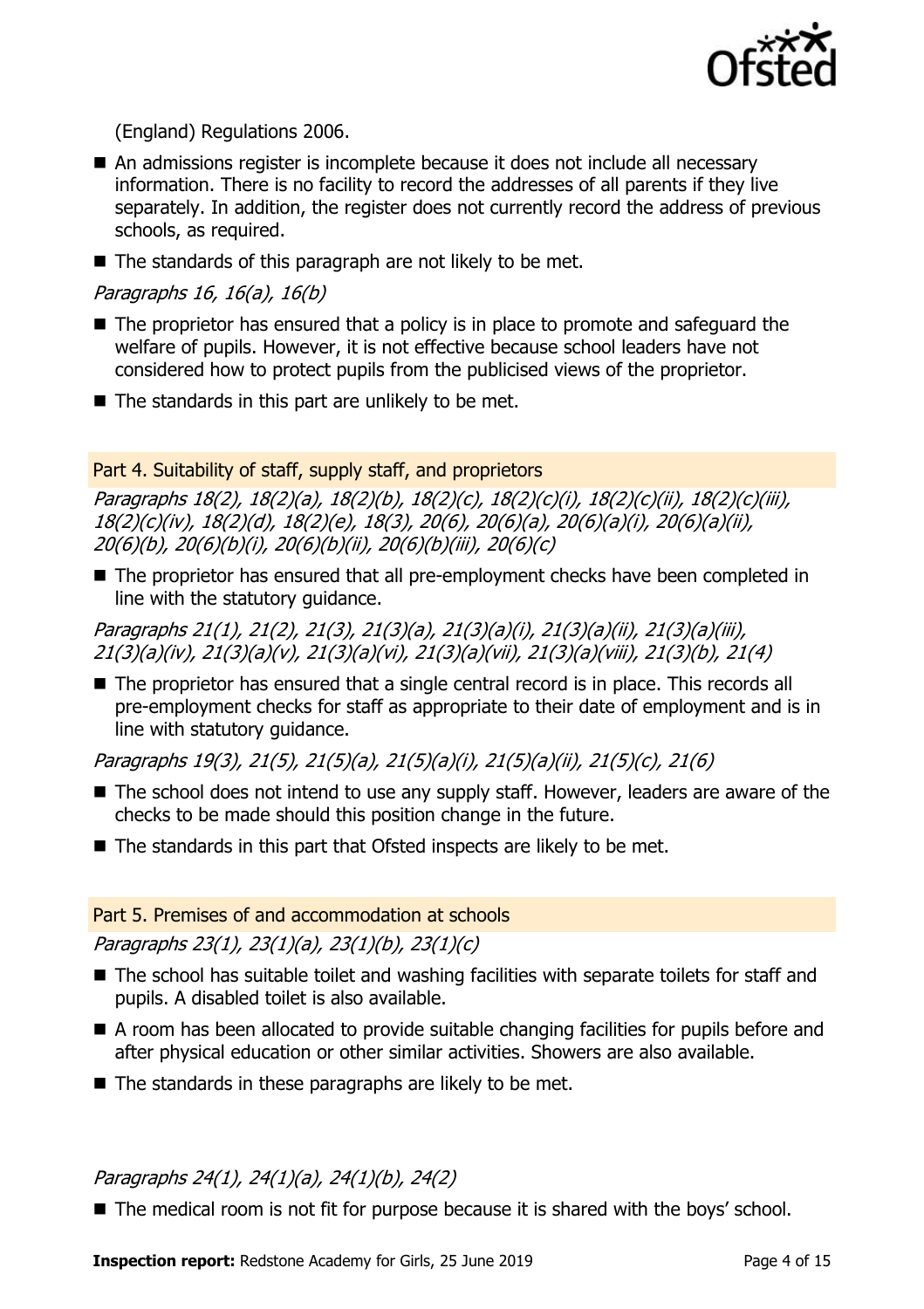

This means that it is not possible to ensure that the room will always be available for use by the girls' school. Toilet facilities for the boys who share the medical room are on the floor below.

 $\blacksquare$  The standards in these paragraphs are not likely to be met.

Paragraphs 25, 26, 27, 27(a), 27(b), 28, 28(1), 28(1)(a), 28(2)(b), 29(1), 29(1)(a), 29(1)(b)

- The school premises are well maintained so that, as far as is reasonably practicable, the health, safety and welfare of pupils are ensured. Daily risk assessments are carried out and a record of any repairs and alterations is maintained.
- All internal areas used by pupils have appropriate lighting and acoustics. External lighting is in place to ensure that people can safely enter and leave the premises.
- Drinking water is provided, suitably sited and clearly labelled as such. Toilet facilities have hot and cold water without risk of scalding.
- The school will share an outdoor playground with the boys' school. It is suitable for play and for physical education activities.
- $\blacksquare$  The standards in these paragraphs are likely to be met.
- The standards in this part are not likely to be met.

# Part 6. Provision of information

Paragraphs 32(1), 32(1)(a), 32(1)(b), 32(1)(c), 32(1)(d), 32(1)(e), 32(1)(f), 32(1)(g), 32(1)(h), 32(1)(i), 32(1)(j), 32(2), 32(2)(a), 32(2)(b), 32(2)(b)(ii), 32(2)(c), 32(2)(d), 32(3), 32(3)(a), 32(3)(b), 32(3)(c), 32(3)(d), 32(3)(e), 32(3)(f), 32(3)(g), 32(4), 32(4)(a), 32(4)(b), 32(4)(c)

- The proprietor has a website which provides all information specified in the above standards, including the required policies.
- The relevant information will also be available from the school office.
- $\blacksquare$  The standards in this part are likely to be met.

# Part 7. Manner in which complaints are handled

Paragraphs 33, 33(a), 33(b), 33(c), 33(d), 33(e), 33(f), 33(g), 33(h), 33(i), 33(i)(i), 33(i)(ii), 33(j), 33(j)(i), 33(j)(ii), 33(k)

- $\blacksquare$  A written complaints policy is in place. This is made available to parents on the school's website or can be requested from the school office. It sets out clear timescales for dealing with a complaint and allows for a complaint to be made informally in the first instance.
- The policy sets out the steps to be taken to escalate concerns where a complainant is not satisfied with the response made to an informal complaint, including a formal written stage and a panel hearing. As specified in the guidance, the policy explains that any panel will be formed of at least three people not involved in the matters of the complaint, one of whom will not be involved in the running of the school.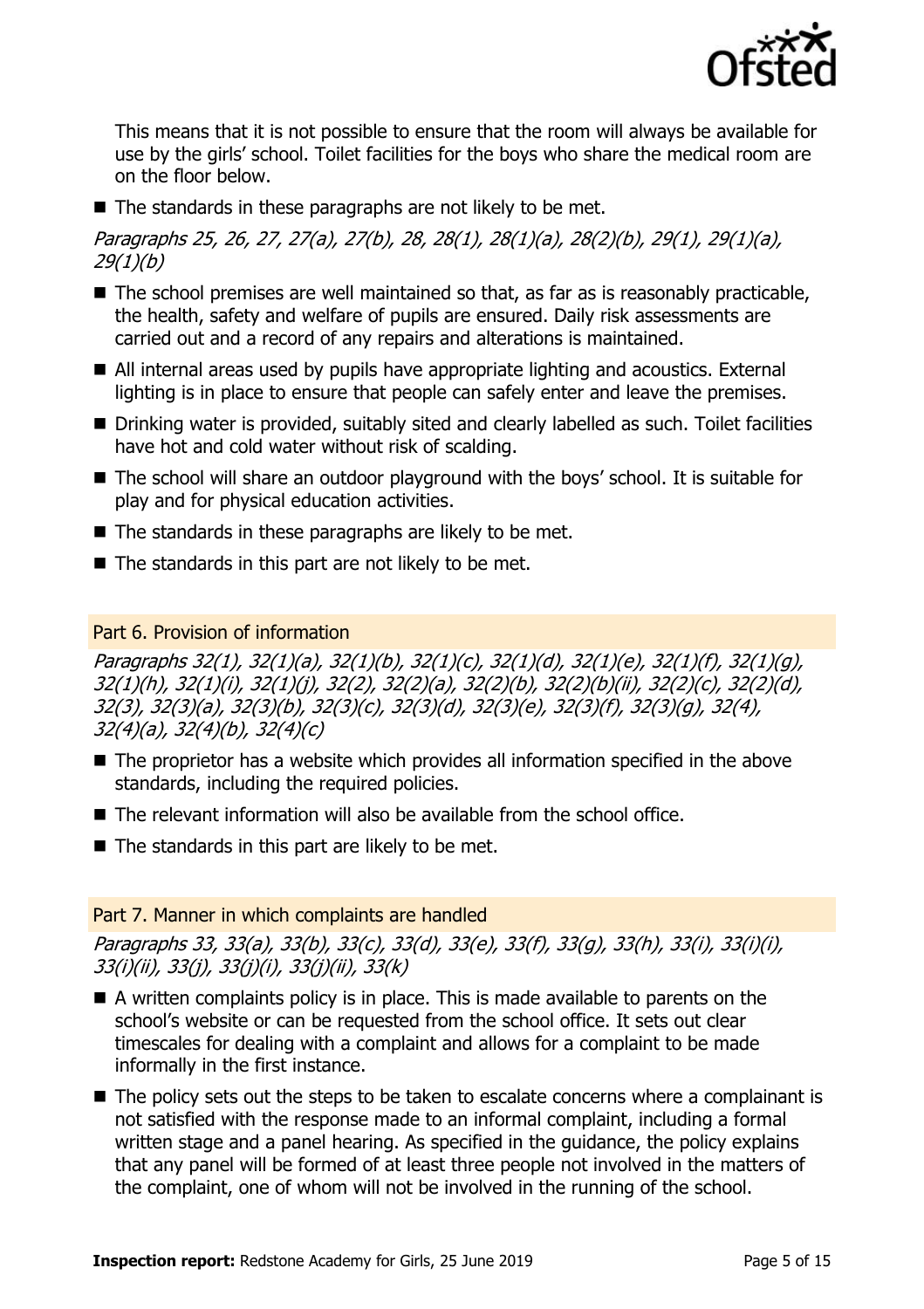

- The school's policy provides details of how findings and recommendations will be communicated and of secure and confidential storage.
- $\blacksquare$  The standards in this part are likely to be met.

#### Part 8. Quality of leadership in and management of schools

# Paragraphs 34(1), 34(1)(a), 34(1)(b)

- $\blacksquare$  The proprietor publicly extols views that should not be promoted by the owner of an independent school in England, for example equating homosexuality with paedophilia and referring to both as 'unnatural temptations'. He does not deny holding these views or promoting them through his own website. He believes that these views are 'private' and therefore can be separated from his responsibilities as the owner of an independent school. However, the responsibility for meeting the independent school standards rests on the proprietor and not on those with operational oversight of the school. The proprietor is unable to meet some of these requirements while he continues to publicise his beliefs.
- Additionally, the proprietor has not ensured that leaders have the skills and knowledge to ensure that the independent school standards are likely to be met consistently when the school opens. The existing school, Redstone Educational Academy, has a history of failing to meet standards since 2014. This brings into question the capacity of the proprietor to ensure that leaders can achieve consistent compliance when the new school opens.
- Leaders have written policies for the new school that are largely based on those already in place for Redstone Educational Academy. They are fit for purpose.
- There has been some misunderstanding about the difference between an accessibility policy and an accessibility plan. Although this was rectified during the inspection, the proprietor needs to ensure that there is regular monitoring of the plan over a suitable timespan to ensure that the school has 'future-proofed' itself for the potential needs of pupils as far as possible.

#### Paragraph 34(1)(c)

- The proprietor has not ensured that leaders actively promote the well-being of pupils. This is because a risk assessment of the threat posed to pupils by the proprietor has not been written or implemented.
- The standards in this part are not likely to be met.

#### Schedule 10 of the Equality Act 2010

- The school has an appropriate accessibility policy, which meets the requirements of paragraph 3 of schedule 10 of the Equality Act 2010.
- The policy states how pupils will be supported to access the curriculum, including the wider curriculum, as well as the physical environment.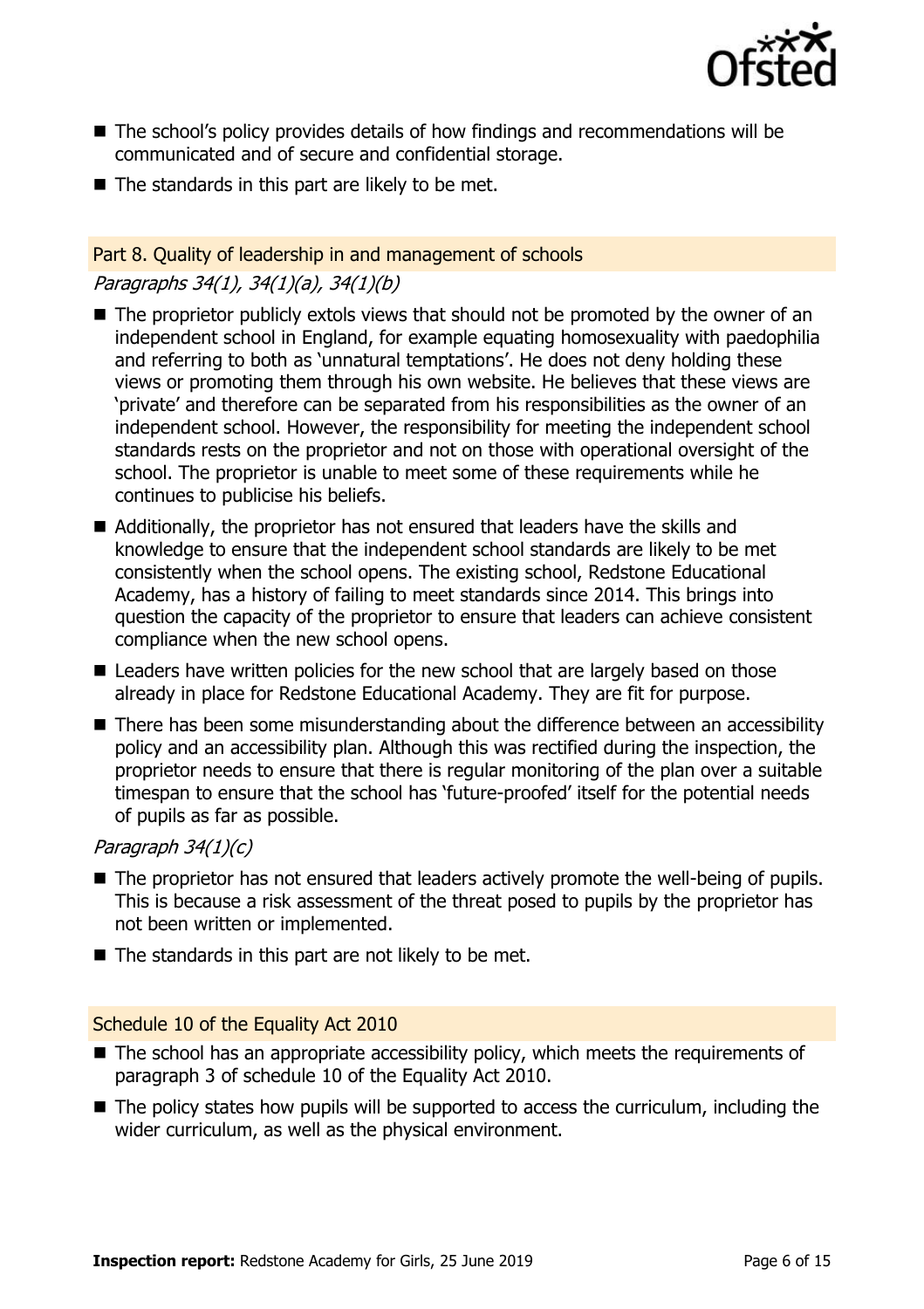

# **Compliance with regulatory requirements**

The school is unlikely to meet the requirements of the schedule to The Education (Independent School Standards) Regulations 2014 ('the independent school standards') and associated requirements, as set out in the annex of this report.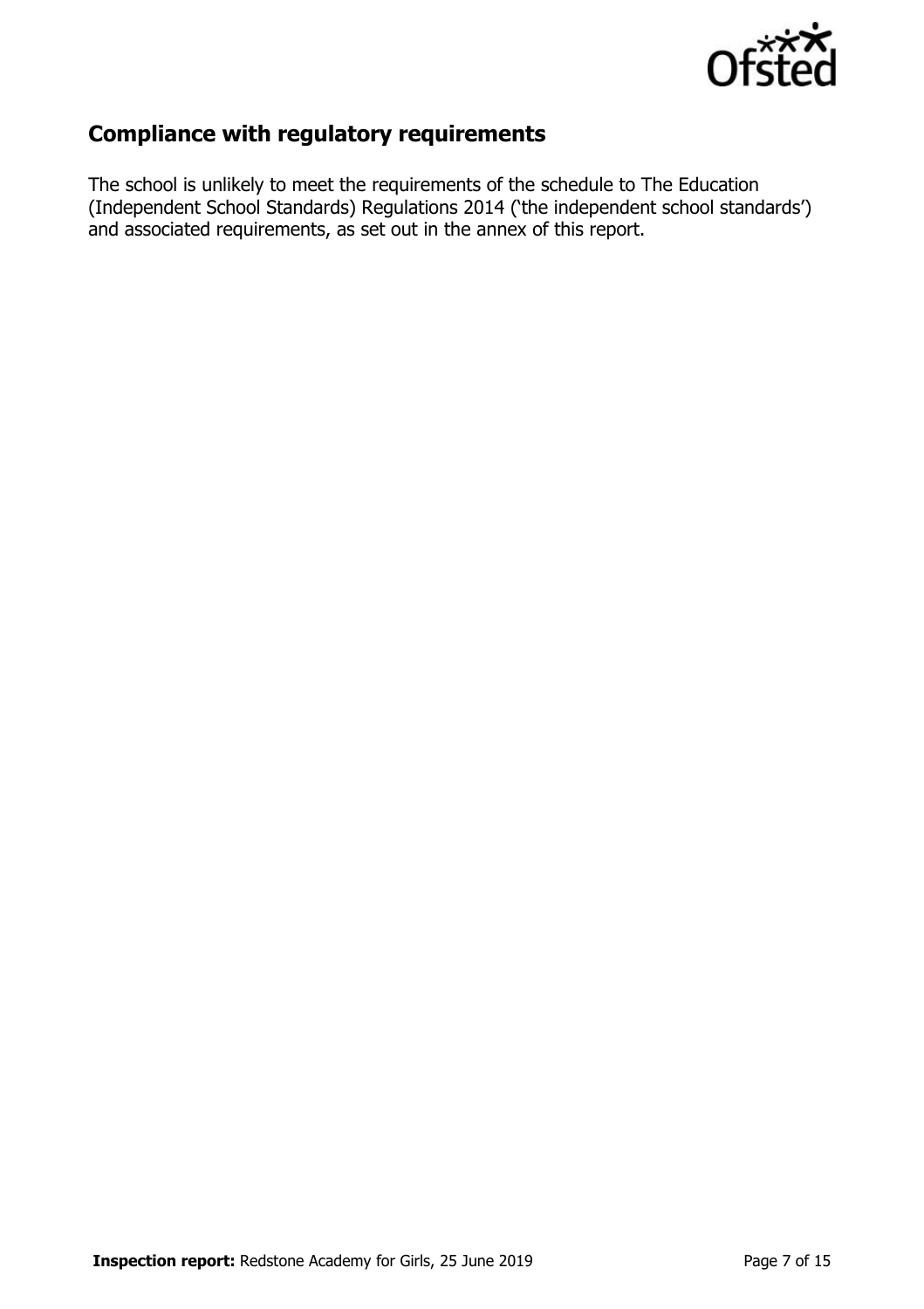

# **Proposed school details**

| Unique reference number | 146547   |
|-------------------------|----------|
| DfE registration number | 330/6043 |
| Inspection number       | 10101167 |

This inspection was carried out under section 99 of the Education and Skills Act 2008, the purpose of which is to advise the Secretary of State for Education about the school's likely compliance with the independent school standards that are required for registration as an independent school.

| Independent school                            |
|-----------------------------------------------|
| Independent school                            |
| Redstone Educational Services Ltd             |
| <b>Waheed Alam</b>                            |
| Saadat Rasool                                 |
| £2,885 in key stage $3/E3,085$ in key stage 4 |
| 0121 448 7933                                 |
| https//girls.redstoneacademy.com              |
| headteacher@redstoneacademy.com               |
| Not previously inspected                      |
|                                               |

# **Provider already operating**

| Number of pupils of compulsory school age                                                                                                            | 153 |
|------------------------------------------------------------------------------------------------------------------------------------------------------|-----|
| Number of pupils of compulsory school age<br>for whom a statement is maintained under<br>section 324, or who is looked after by a<br>local authority |     |
| Total hours operating as a school per week                                                                                                           | 35  |
| Total hours of teaching provided per week                                                                                                            | 30  |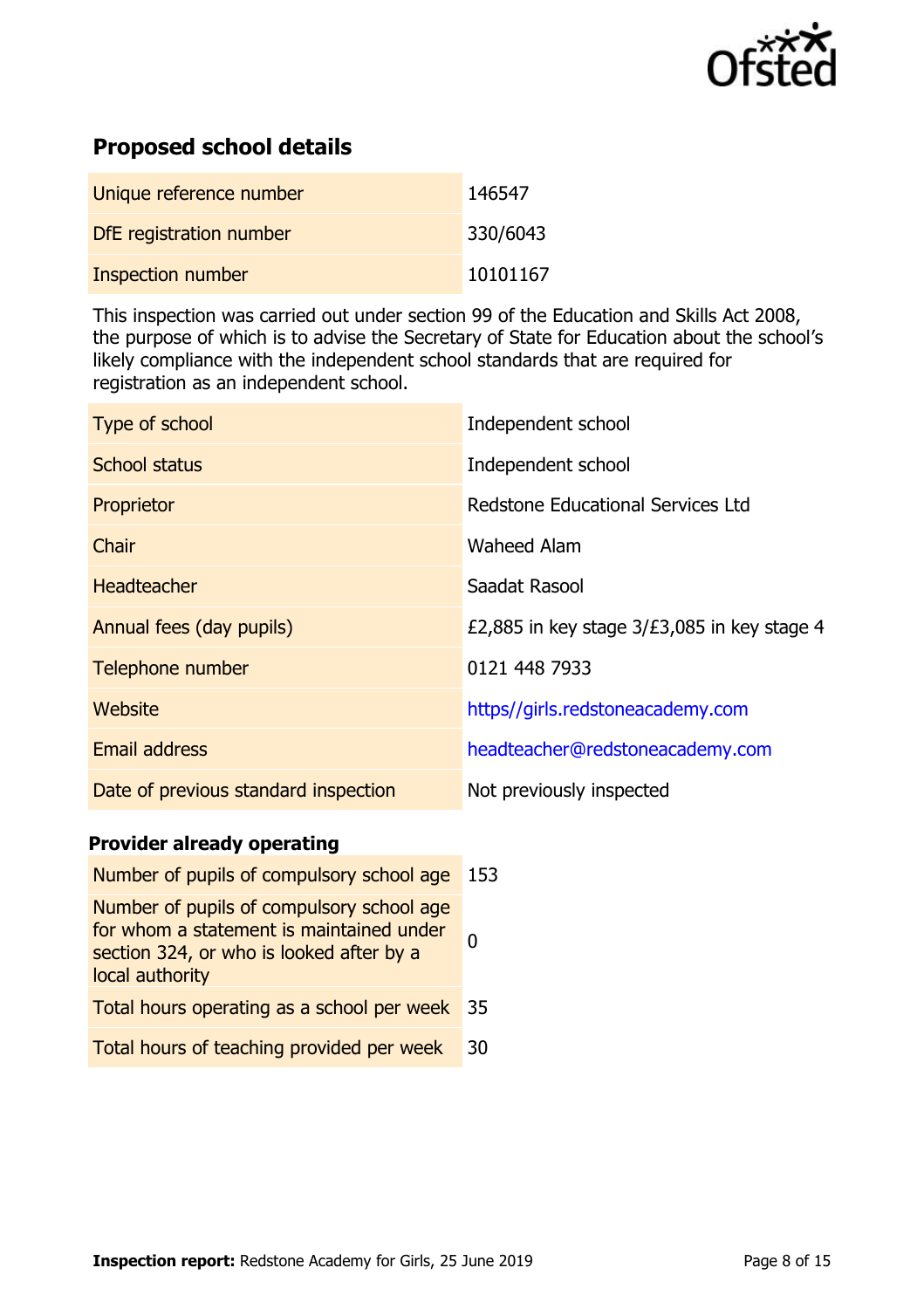

# **Pupils**

|                                        | <b>School's current</b><br>position | School's<br>proposal | Inspector's<br>recommendation |
|----------------------------------------|-------------------------------------|----------------------|-------------------------------|
| Age range of pupils                    | $11 - 16$                           | $11 - 16$            | $11 - 16$                     |
| Number of pupils on the<br>school roll | 153                                 | 75                   | 75                            |

# **Pupils**

|                                                                                                              | <b>School's current position</b> | <b>School's proposal</b> |
|--------------------------------------------------------------------------------------------------------------|----------------------------------|--------------------------|
| Gender of pupils                                                                                             | Mixed                            | Girls                    |
| Number of full-time<br>pupils of compulsory<br>school age                                                    | 153                              | 75                       |
| Number of part-time<br>pupils                                                                                | $\overline{0}$                   | 0                        |
| Number of pupils with<br>special educational<br>needs and/or disabilities                                    | 0                                | 0                        |
| Of which, number of<br>pupils with an<br>education, health and<br>care plan                                  | 0                                | 0                        |
| Of which, number of<br>pupils paid for by a local<br>authority with an<br>education, health and<br>care plan | 0                                | 0                        |

| Staff                                            |                                  |                          |  |  |
|--------------------------------------------------|----------------------------------|--------------------------|--|--|
|                                                  | <b>School's current position</b> | <b>School's proposal</b> |  |  |
| Number of full-time<br>equivalent teaching staff |                                  |                          |  |  |
| Number of part-time<br>teaching staff            | 26                               | 15                       |  |  |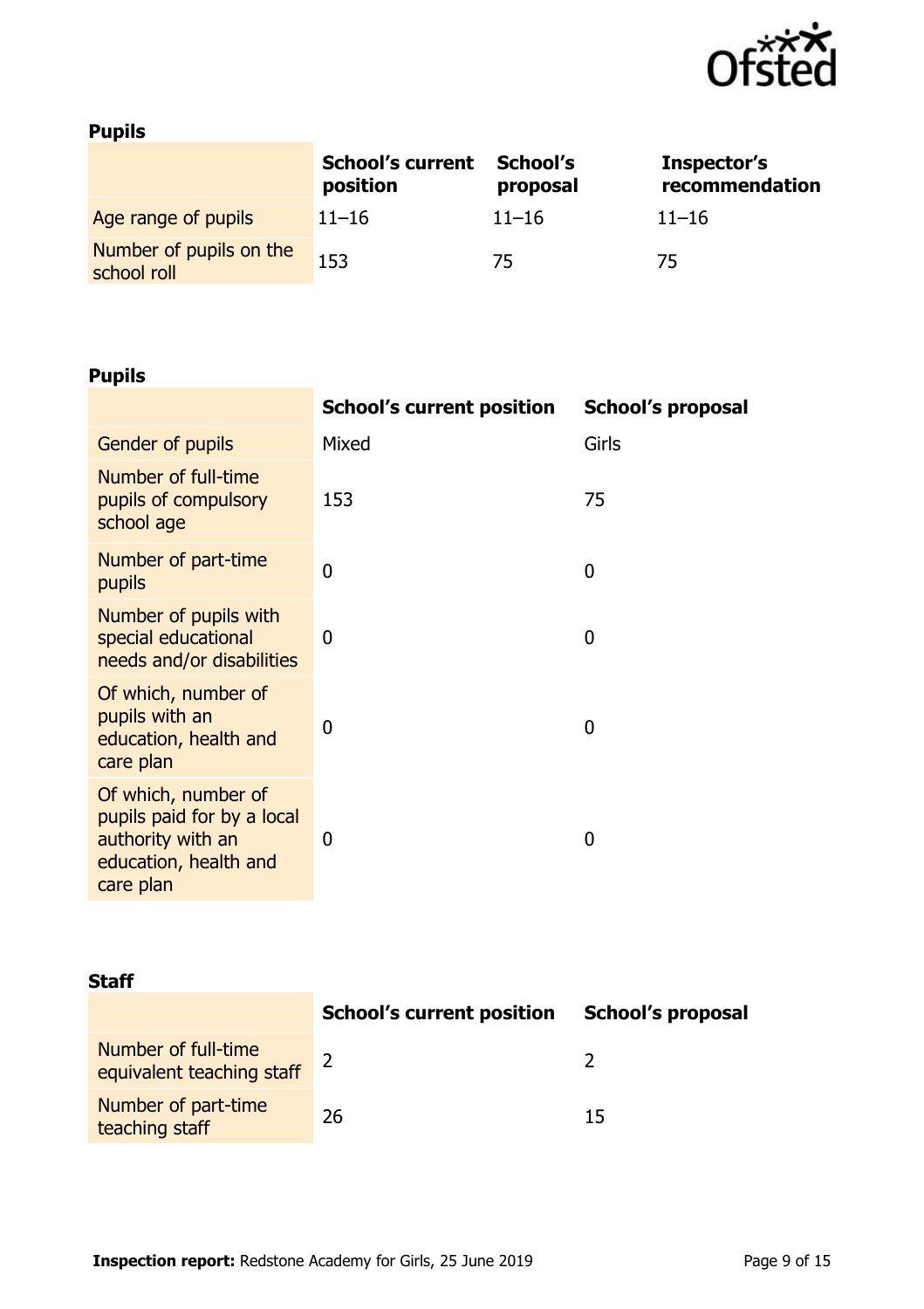

#### **Information about this proposed school**

- The school is currently operating as Redstone Educational Academy under its existing registration as a co-educational independent school.
- Redstone Academy for Girls will operate from the same premises at 466–468 Moseley Road in Birmingham. These premises will be shared with Redstone Academy for Boys.
- Redstone Academy for Girls will have designated areas for its sole use, with some shared areas.
- The proprietor took the decision to create two single-sex schools following the 2017 legal judgement regarding segregation in schools. However, the same headteacher and the same teaching staff will continue to follow the same policies and routines within the same premises, which raises questions about whether segregation is still in force.
- $\blacksquare$  The school will cater for girls of Islamic faith between the ages of 11 and 16 years.
- Pupils will follow a broad curriculum based on the national curriculum. All pupils will take IGCSE examinations in Year 11.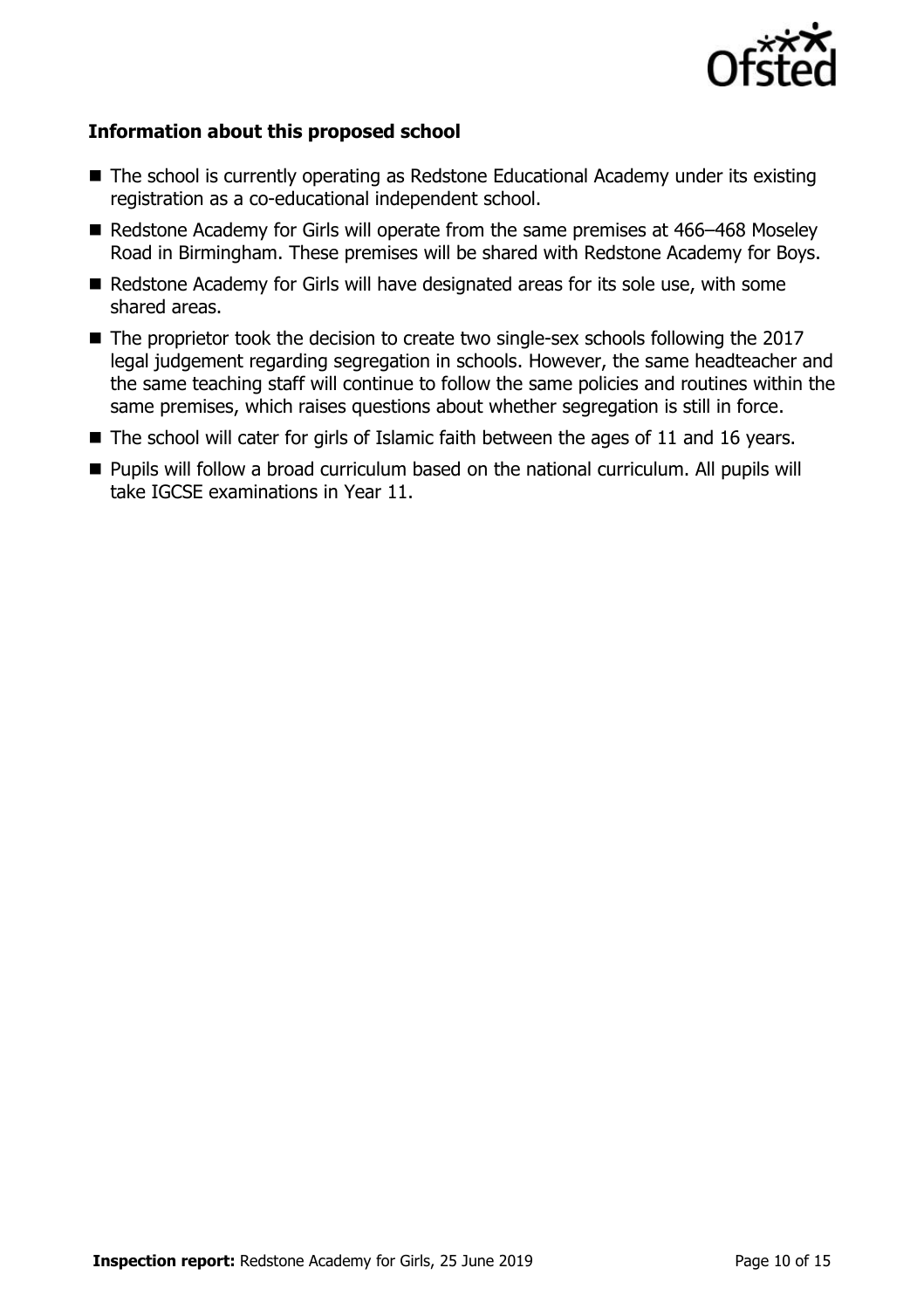

# **Information about this inspection**

- This pre-registration inspection was commissioned by the Department for Education in order to assess the school's readiness to open. This inspection checked whether the school is likely to meet the independent school standards, should it be registered.
- This was the school's first pre-registration inspection.
- The inspector held discussions with the chair of the board of proprietors, the finance director, the headteacher, teachers of the proposed school and pupils. The application was scrutinised and other documentation was reviewed. A tour of the premises was also undertaken to assess compliance with the independent school standards for premises and for health and safety.
- $\blacksquare$  The same members of staff currently teaching female pupils under the existing registration will be teaching these pupils should the registration of Redstone Academy for Girls be successful. The inspector therefore visited classrooms. On the day of the inspection, all pupils were taking end-of-year tests, so it was not possible to see usual teaching practice.
- During the inspection, the chair of the board of proprietors confirmed that he is also known as Abu Khadeejah. He is known to preach sermons and has published articles in which he states: 'Muslim scholars state that homosexuality comes about due to a corruption of the natural state which can be triggered by various events and environmental factors such as …' and 'school indoctrination of children from an early age that goes against nature, health and wellbeing.' For further information, please see: https://www.abukhadeejah.com/lgbtq-homosexuality-gay-muslims-and-islam/

# **Inspection team**

Mel Ford, lead inspector Her Majesty's Inspector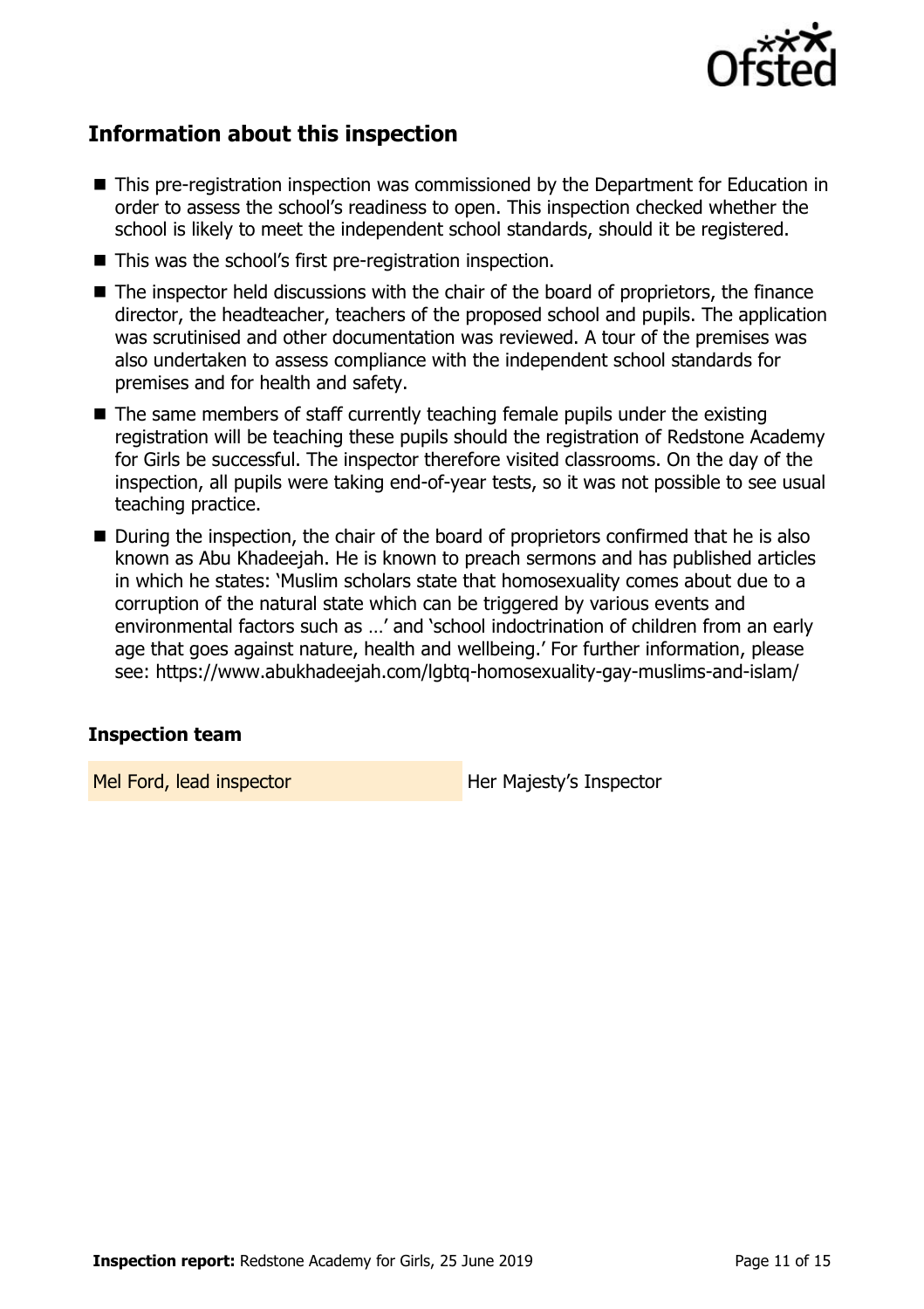

# **Annex. Compliance with regulatory requirements**

# **The school is unlikely to meet the following independent school standards**

# **Part 2. Spiritual, moral, social and cultural development of pupils**

 5 The standard about the spiritual, moral, social and cultural development of pupils is met if the proprietor –

5(a) actively promotes the fundamental British values of democracy, the rule of law, individual liberty, and mutual respect and tolerance of those with different faiths and beliefs;

5(b) ensures that principles are actively promoted which –

5(b)(i) enable pupils to develop their self-knowledge, self-esteem and self-confidence;

5(b)(ii) enable pupils to distinguish right from wrong and to respect the civil and criminal law of England;

5(b)(iii) encourage pupils to accept responsibility for their behaviour, show initiative and understand how they can contribute positively to the lives of those living and working in the locality in which the school is situated and to society more widely;

5(b)(iv) enable pupils to acquire a broad general knowledge of and respect for public institutions and services in England;

5(b)(v) further tolerance and harmony between different cultural traditions by enabling pupils to acquire an appreciation of and respect for their own and other cultures;

5(b)(vii) encourage respect for democracy and support for participation in the democratic process, including respect for the basis on which the law is made and applied in England;

5(c) precludes the promotion of partisan political views in the teaching of any subject in the school; and

5(d)(i) takes such steps as are reasonably practicable to ensure that where political issues are brought to the attention of pupils-

5(d)(ii) while they are taking part in extra-curricular activities which are provided by or on behalf of the school,

5(d)(iii) in promotion at the school, including through the distribution of promotional material, of extra-curricular activities taking place at the school or elsewhere, they are offered a balanced presentation of opposing views.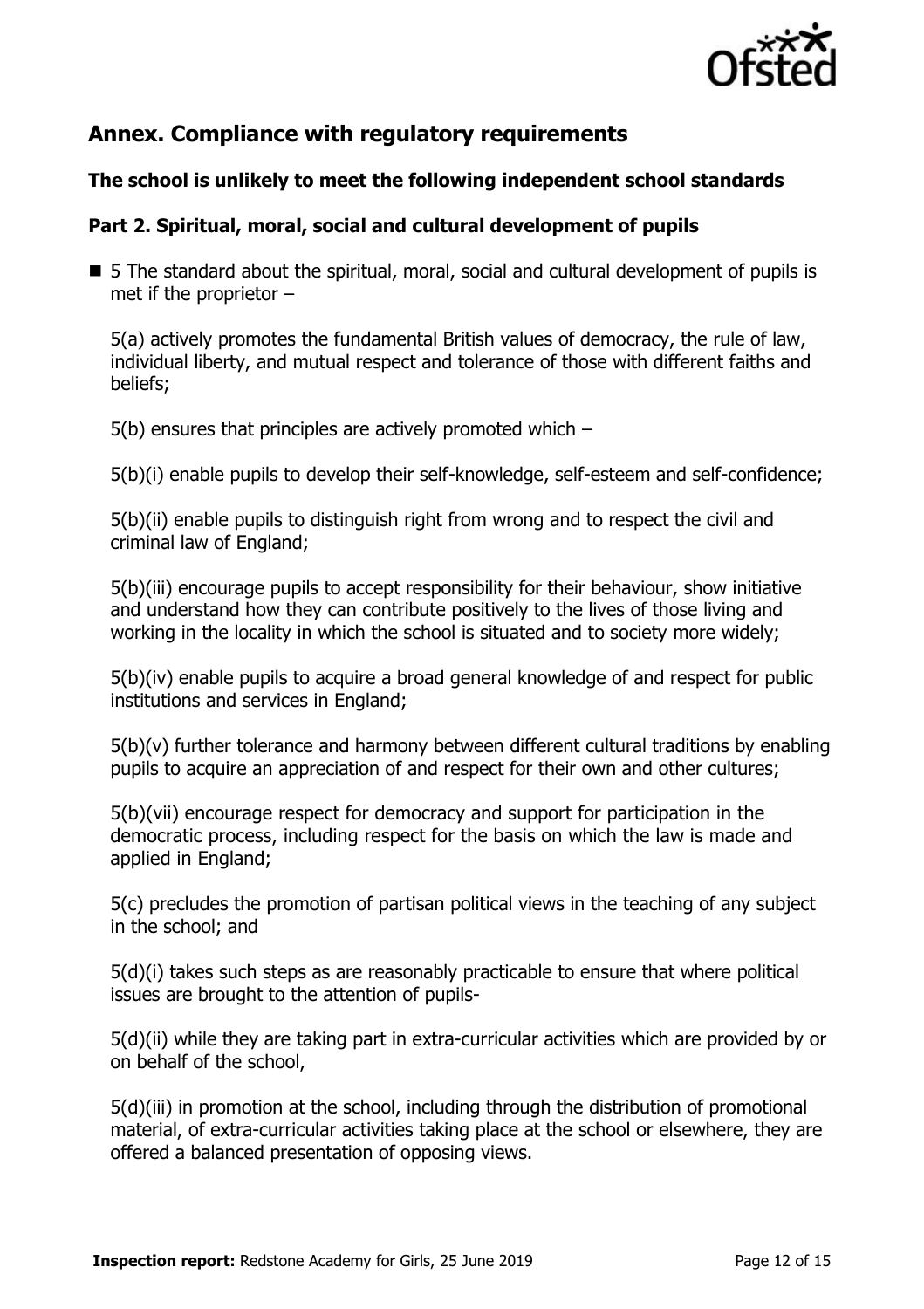

# **Part 3. Welfare, health and safety of pupils**

■ 7 The standard in this paragraph is met if the proprietor ensures that-

7(a) arrangements are made to safeguard and promote the welfare of pupils at the school;

7(b) such arrangements have regard to any guidance issued by the Secretary of State.

- 15 The standard in this paragraph is met if the proprietor ensures that an admission and attendance register is maintained in accordance with the Education (Pupil Registration) (England) Regulations 2006[13].
- 16 The standard in this paragraph is met if the proprietor ensures that-

16(a) the welfare of pupils at the school is safeguarded and promoted by the drawing up and effective implementation of a written risk assessment policy; and

16(b) appropriate action is taken to reduce risks that are identified.

#### **Part 5. Premises of and accommodation at schools**

- $\blacksquare$  24(1) The standard in this paragraph is met if the proprietor ensures that suitable accommodation is provided in order to cater for the medical and therapy needs of pupils, including-
- 24(1)(a) accommodation for the medical examination and treatment of pupils;
- 24(1)(b) accommodation for the short-term care of sick and injured pupils, which includes a washing facility and is near to a toilet facility; and
- $\blacksquare$  24(2) The accommodation provided under sub-paragraphs (1)(a) and (b) may be used for other purposes (apart from teaching) provided it is always readily available to be used for the purposes set out in sub-paragraphs (1)(a) and (b).

# **Part 8. Quality of leadership in and management of schools**

- $\blacksquare$  34(1) The standard about the quality of leadership and management is met if the proprietor ensures that persons with leadership and management responsibilities at the school-
- 34(1)(a) demonstrate good skills and knowledge appropriate to their role so that the independent school standards are met consistently;
- 34(1)(b) fulfil their responsibilities effectively so that the independent school standards are met consistently; and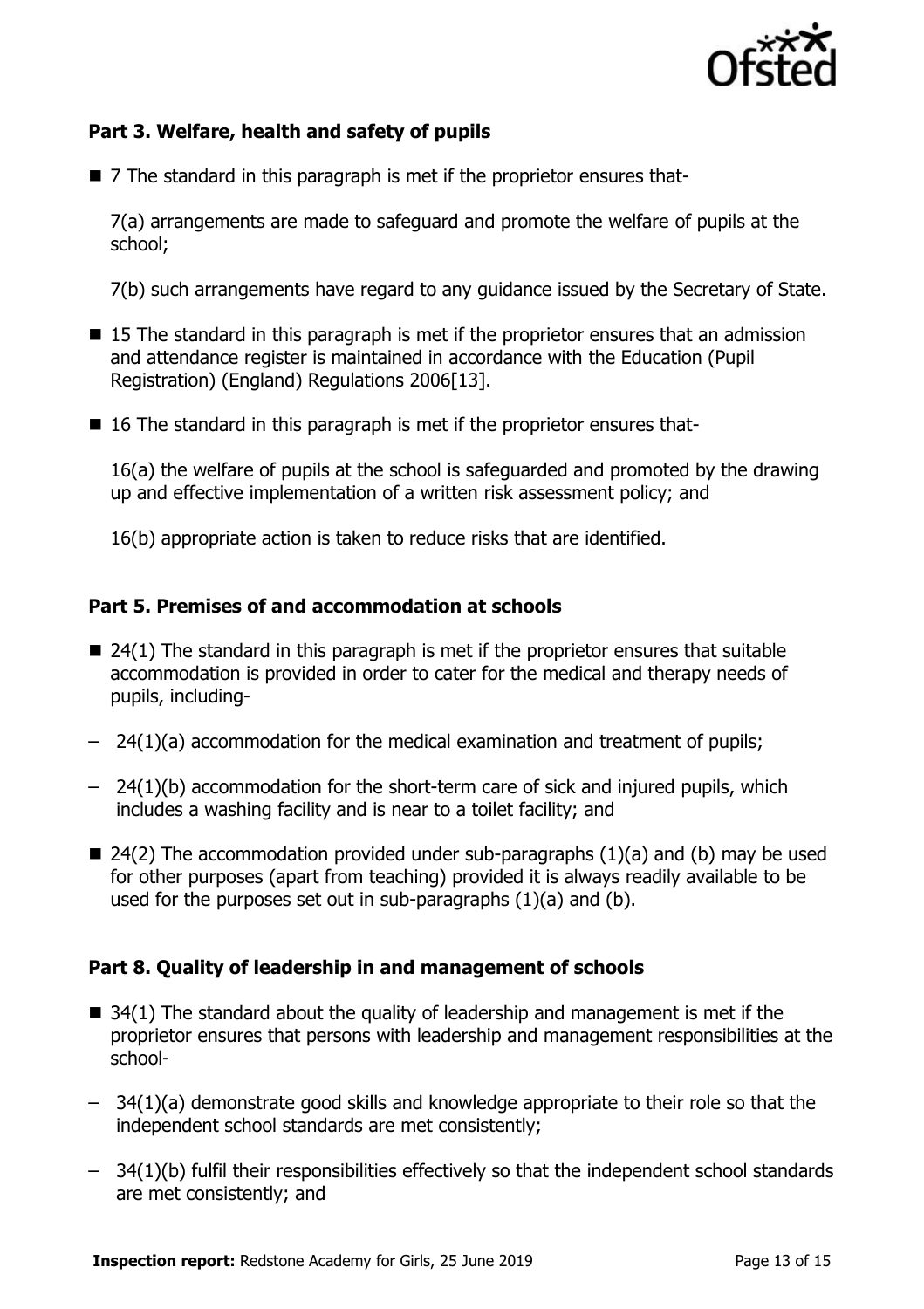

– 34(1)(c) actively promote the well-being of pupils.